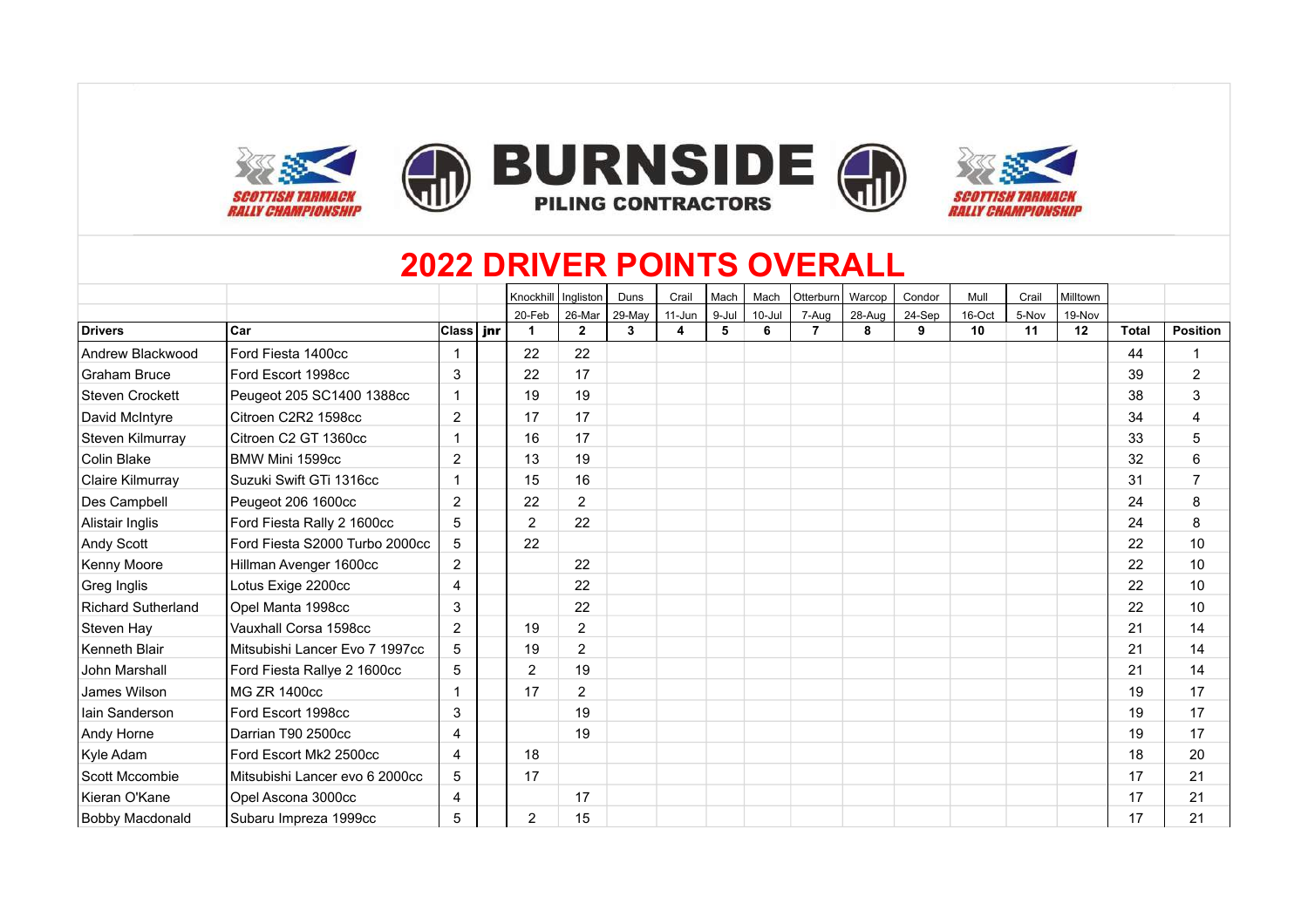

## **2022 DRIVER POINTS OVERALL**

|                              |                                |                | Knockhill      | Ingliston      | Duns         | Crail  | Mach  | Mach       | Otterburn      | Warcop | Condor | Mull   | Crail | Milltown |                |                 |
|------------------------------|--------------------------------|----------------|----------------|----------------|--------------|--------|-------|------------|----------------|--------|--------|--------|-------|----------|----------------|-----------------|
|                              |                                |                | 20-Feb         | 26-Mar         | 29-May       | 11-Jun | 9-Jul | $10 -$ Jul | 7-Aug          | 28-Aug | 24-Sep | 16-Oct | 5-Nov | 19-Nov   |                |                 |
| <b>Drivers</b>               | Car                            | Class   jnr    | -1             | $\overline{2}$ | $\mathbf{3}$ | 4      | 5     | 6          | $\overline{7}$ | 8      | 9      | 10     | 11    | 12       | <b>Total</b>   | <b>Position</b> |
| Alan Wallace                 | Mitsubishi Lancer evo 6 1998cc | 5              |                | 17             |              |        |       |            |                |        |        |        |       |          | 17             | 21              |
| <b>Alistair Brearley JNR</b> | Suzuki Swift Sport 1586cc      | $\overline{2}$ | 16             |                |              |        |       |            |                |        |        |        |       |          | 16             | 25              |
| <b>Barrie Renwick</b>        | Ford Escort Mk2 2500cc         | $\overline{4}$ |                | 16             |              |        |       |            |                |        |        |        |       |          | 16             | 25              |
| <b>Oliver Hunter</b>         | Honda Civic 2000cc             | 3              |                | 16             |              |        |       |            |                |        |        |        |       |          | 16             | 25              |
| <b>Thomas Boylan</b>         | Subaru Impreza 1994cc          | 5              |                | 16             |              |        |       |            |                |        |        |        |       |          | 16             | 25              |
| Joe Pringle                  | Vauxhall Corsa 1598cc          | $\overline{2}$ | 15             |                |              |        |       |            |                |        |        |        |       |          | 15             | 29              |
| Ricky Wheeler                | Ford Escort Historic RS 1999cc | 3              |                | 15             |              |        |       |            |                |        |        |        |       |          | 15             | 29              |
| <b>Andrew Scott</b>          | Escort Mk11 2371cc             | 4              |                | 15             |              |        |       |            |                |        |        |        |       |          | 15             | 29              |
| Nigel Harkness               | Vauxhall Corsa 1598cc          | $\overline{2}$ | 14             |                |              |        |       |            |                |        |        |        |       |          | 14             | 32              |
| Ben Macdowall                | <b>BMW M130 2996cc</b>         | 4              |                | 14             |              |        |       |            |                |        |        |        |       |          | 14             | 32              |
| John Robertson               | Ford Escort 1998cc             | 3              |                | 14             |              |        |       |            |                |        |        |        |       |          | 14             | 32              |
| Robin Hamilton               | Talbot Lotus Sunbeam 2200cc    | 4              |                | 13             |              |        |       |            |                |        |        |        |       |          | 13             | 35              |
| Mike Robertson               | Vauxhall Nova 1300cc           |                | 2              | $\overline{2}$ |              |        |       |            |                |        |        |        |       |          | 4              |                 |
| Adam Hanner                  | Ford Puma 1598cc               | $\overline{2}$ | 2              | 2              |              |        |       |            |                |        |        |        |       |          | 4              |                 |
| <b>Graeme Rintoul</b>        | Ford Fiesta St 2000cc          | 3              | $\overline{2}$ | $\overline{2}$ |              |        |       |            |                |        |        |        |       |          | $\overline{4}$ |                 |
| <b>Graeme Sherry</b>         | Opel Manta 1998cc              | 3              | 2              | 2              |              |        |       |            |                |        |        |        |       |          | $\overline{4}$ |                 |
| <b>Garry Coutts</b>          | Vauxhall Nova 1300cc           |                |                | $\overline{2}$ |              |        |       |            |                |        |        |        |       |          | $\overline{2}$ |                 |
| Billy Cowe                   | Subaru Impreza 1944cc          | 5              | $\overline{2}$ |                |              |        |       |            |                |        |        |        |       |          | 2              |                 |
| Stephen Hunter               | Honda Civic 1998cc             | 3              | $\overline{2}$ |                |              |        |       |            |                |        |        |        |       |          | $\overline{2}$ |                 |
| Colin Irving                 | Talbot Sunbeam 1998cc          | 3              | $\overline{2}$ |                |              |        |       |            |                |        |        |        |       |          | $\overline{2}$ |                 |
| Cameron Davidson             | Peugeot 205 1900cc             | 3              | $\overline{2}$ |                |              |        |       |            |                |        |        |        |       |          | $\overline{2}$ |                 |
| Kenny Watt                   | Leyland Mini 1275cc            |                |                | $\overline{2}$ |              |        |       |            |                |        |        |        |       |          | $\overline{2}$ |                 |
| Alasdair Currie              | Peugeot 106 1587cc             | 2              |                | 2              |              |        |       |            |                |        |        |        |       |          | $\overline{2}$ |                 |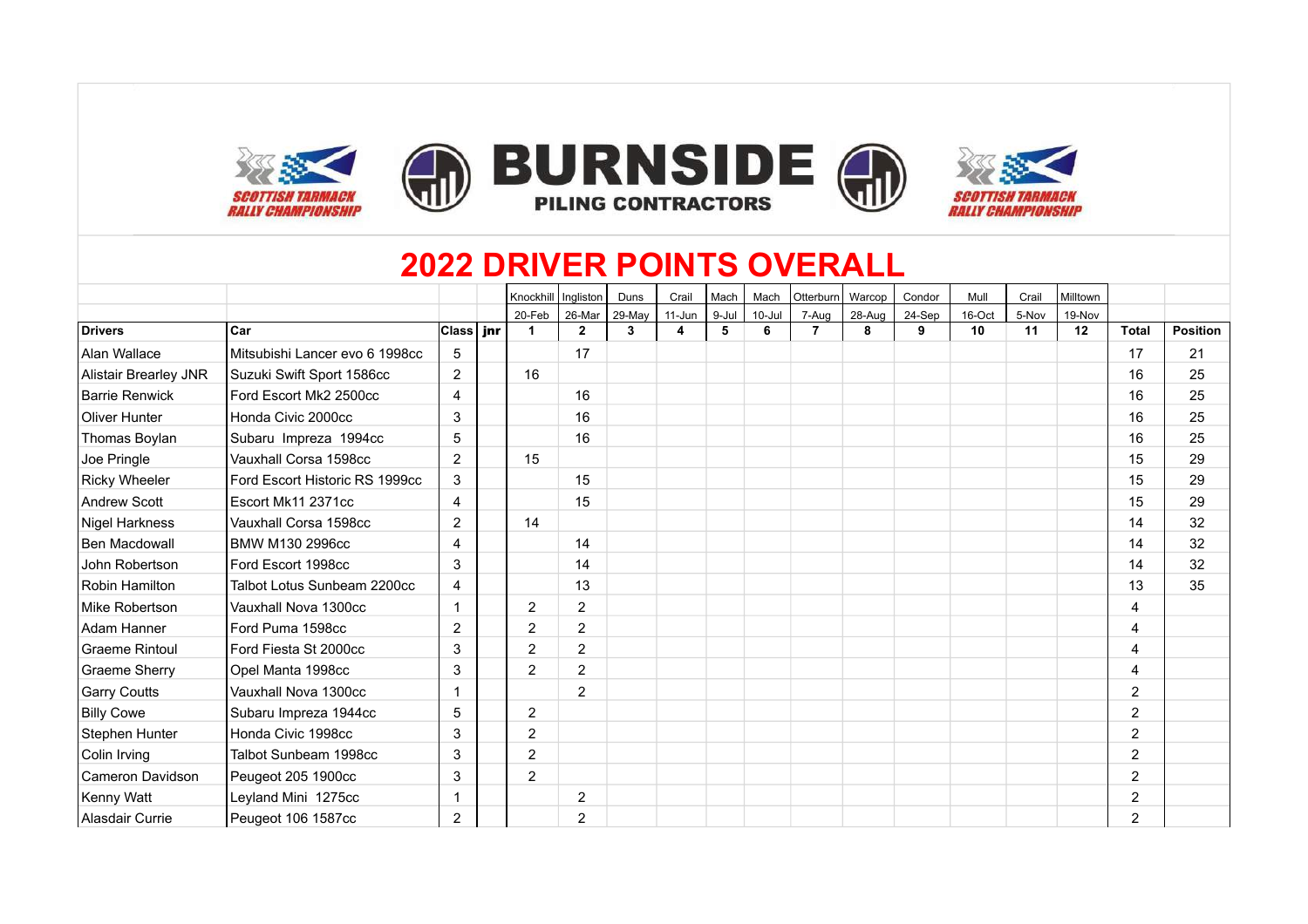

### **2022 DRIVER POINTS OVERALL**

|                    |                               |                | Knockhill   Ingliston |                | Duns   | Crail      | Mach  | Mach   | Otterburn | Warcop   | Condor | Mull   | Crail | Milltown |                |                 |
|--------------------|-------------------------------|----------------|-----------------------|----------------|--------|------------|-------|--------|-----------|----------|--------|--------|-------|----------|----------------|-----------------|
|                    |                               |                | 20-Feb                | 26-Mar         | 29-May | $11 - Jun$ | 9-Jul | 10-Jul | 7-Aug     | $28-Auq$ | 24-Sep | 16-Oct | 5-Nov | 19-Nov   |                |                 |
| <b>Drivers</b>     | ∣Car                          | ∣Class∣ jnr    |                       | $\mathbf{2}$   | 3      | 4          | 5     | 6      |           | 8        | 9      | 10     | 11    | 12       | <b>Total</b>   | <b>Position</b> |
| Gary McDermaid     | Peugeot 106 1587cc            | $\overline{2}$ |                       | 2              |        |            |       |        |           |          |        |        |       |          | 2              |                 |
| Mark Thompson      | Peugeot 206 1998cc            | 3              |                       | 2              |        |            |       |        |           |          |        |        |       |          | 2              |                 |
| Orrin McDonnell    | Subaru Impreza 1994cc         | 5              |                       | 2              |        |            |       |        |           |          |        |        |       |          | $\overline{2}$ |                 |
| Greg Stark         | Mitsubishi Evo 9 1999cc       | 5              |                       | $\overline{2}$ |        |            |       |        |           |          |        |        |       |          | $\overline{2}$ |                 |
| Peter Mosgrove     | l Nissan Silvia RS 1998cc     | 3              |                       | $\overline{2}$ |        |            |       |        |           |          |        |        |       |          | $\overline{2}$ |                 |
| Andrew Chalmers    | Subaru Impreza 2000cc         | 5              |                       | 2              |        |            |       |        |           |          |        |        |       |          | $\overline{2}$ |                 |
| Steven O'Donnell   | Citroen C2 1600cc             | $\overline{2}$ |                       |                |        |            |       |        |           |          |        |        |       |          | 0              |                 |
| William Crossman   | l Renault Clio 1998cc         | 3              |                       |                |        |            |       |        |           |          |        |        |       |          | 0              |                 |
| Robert Griffin     | Ford Fiesta ST150 1998cc      | 3              |                       |                |        |            |       |        |           |          |        |        |       |          | 0              |                 |
| Craig MacIvor      | Honda Civic Type R 1998cc     | 3              |                       |                |        |            |       |        |           |          |        |        |       |          | $\Omega$       |                 |
| Cameron Williamson | Subaru Impreza 1994cc         | 5              |                       |                |        |            |       |        |           |          |        |        |       |          | $\Omega$       |                 |
| Graeme MacIvor     | l Mitsubishi Evo 2000cc       | 5              |                       |                |        |            |       |        |           |          |        |        |       |          | $\Omega$       |                 |
| Craig Callander    | Subaru Impreza 1999cc         | 5              |                       |                |        |            |       |        |           |          |        |        |       |          | $\Omega$       |                 |
| Mark Ewing         | Subaru Impreza WRX B13 2000cd | 5              |                       |                |        |            |       |        |           |          |        |        |       |          | 0              |                 |
|                    |                               |                |                       |                |        |            |       |        |           |          |        |        |       |          |                |                 |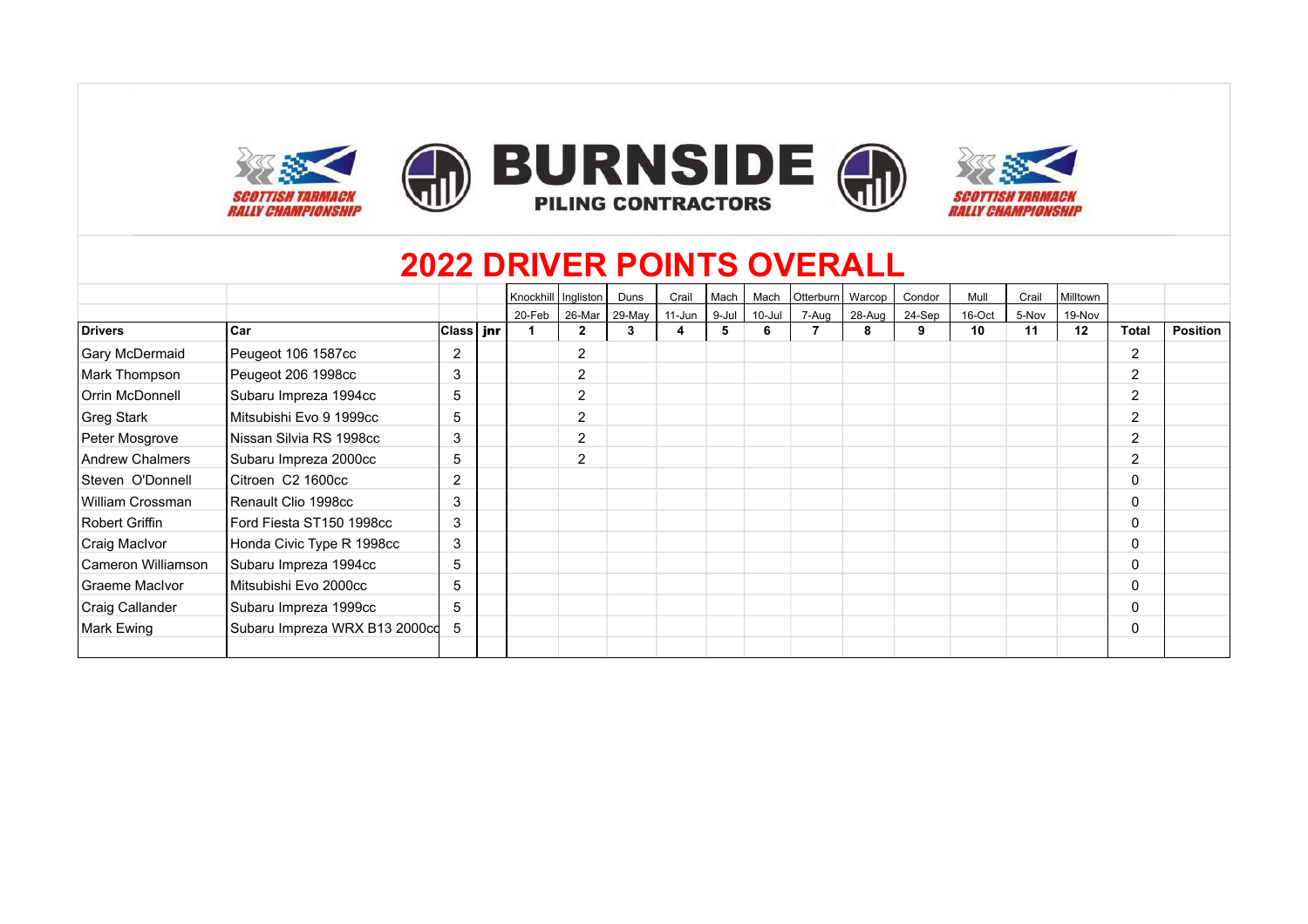

# **2022 DRIVER POINTS BY CLASS**

|                              |                           |                | Knockhill   Ingliston |                | Duns   | Crail  | Mach  | Mach   | Otterburn      | Warcop | Condor | Mull   | Crail | Milltown |                |                         |
|------------------------------|---------------------------|----------------|-----------------------|----------------|--------|--------|-------|--------|----------------|--------|--------|--------|-------|----------|----------------|-------------------------|
|                              |                           |                | 20-Feb                | 26-Mar         | 29-May | 11-Jun | 9-Jul | 10-Jul | 7-Aug          | 28-Aug | 24-Sep | 16-Oct | 5-Nov | 19-Nov   |                |                         |
| <b>Drivers</b>               | <b>Car</b>                | $ Class $ jnr  | $\mathbf 1$           | $\overline{2}$ | 3      | 4      | 5     | 6      | $\overline{7}$ | 8      | 9      | 10     | 11    | 12       | <b>Total</b>   | Position                |
| Andrew Blackwood             | Ford Fiesta 1400cc        |                | 22                    | 22             |        |        |       |        |                |        |        |        |       |          | 44             |                         |
| <b>Steven Crockett</b>       | Peugeot 205 SC1400 1388cc | 1              | 19                    | 19             |        |        |       |        |                |        |        |        |       |          | 38             | 2                       |
| Steven Kilmurray             | Citreon C2 GT 1360cc      | $\mathbf 1$    | 16                    | 17             |        |        |       |        |                |        |        |        |       |          | 33             | 3                       |
| Claire Kilmurray             | Suzuki Swift GTi 1316cc   |                | 15                    | 16             |        |        |       |        |                |        |        |        |       |          | 31             | 4                       |
| James Wilson                 | MG ZR 1400cc              |                | 17                    | $\overline{2}$ |        |        |       |        |                |        |        |        |       |          | 19             | 5                       |
| Mike Robertson               | Vauxhall Nova 1300cc      |                | $\overline{2}$        | $\overline{2}$ |        |        |       |        |                |        |        |        |       |          | 4              |                         |
| <b>Garry Coutts</b>          | Vauxhall Nova 1300cc      |                |                       | $\overline{2}$ |        |        |       |        |                |        |        |        |       |          | 2              |                         |
| Kenny Watt                   | Leyland Mini 1275cc       | 1              |                       | $\overline{2}$ |        |        |       |        |                |        |        |        |       |          | $\overline{2}$ |                         |
| David McIntyre               | Citroen C2R2 1598cc       | $\overline{2}$ | 17                    | 17             |        |        |       |        |                |        |        |        |       |          | 34             | $\overline{\mathbf{1}}$ |
| Colin Blake                  | BMW Mini 1599cc           | 2              | 13                    | 19             |        |        |       |        |                |        |        |        |       |          | 32             | 2                       |
| Des Campbell                 | Peugeot 206 1600cc        | $\overline{2}$ | 22                    | $\overline{2}$ |        |        |       |        |                |        |        |        |       |          | 24             | 3                       |
| Kenny Moore                  | Hillman Avenger 1600cc    | $\overline{2}$ |                       | 22             |        |        |       |        |                |        |        |        |       |          | 22             | 4                       |
| Steven Hay                   | Vauxhall Corsa 1598cc     | $\overline{2}$ | 19                    | $\overline{2}$ |        |        |       |        |                |        |        |        |       |          | 21             | 5                       |
| <b>Alistair Brearley JNR</b> | Suzuki Swift Sport 1586cc | 2              | 16                    |                |        |        |       |        |                |        |        |        |       |          | 16             | 6                       |
| Joe Pringle                  | Vauxhall Corsa 1598cc     | 2              | 15                    |                |        |        |       |        |                |        |        |        |       |          | 15             | 7                       |
| Nigel Harkness               | Vauxhall Corsa 1598cc     | 2              | 14                    |                |        |        |       |        |                |        |        |        |       |          | 14             | 8                       |
| Adam Hanner                  | Ford Puma 1598cc          | 2              | 2                     | 2              |        |        |       |        |                |        |        |        |       |          | 4              |                         |
| Alasdair Currie              | Peugeot 106 1587cc        | $\overline{c}$ |                       | $\overline{2}$ |        |        |       |        |                |        |        |        |       |          | $\overline{2}$ |                         |
| Gary McDermaid               | Peugeot 106 1587cc        | $\overline{c}$ |                       | $\overline{c}$ |        |        |       |        |                |        |        |        |       |          | $\overline{2}$ |                         |
| Steven O'Donnell             | Citroen C2 1600cc         | $\overline{2}$ |                       |                |        |        |       |        |                |        |        |        |       |          | $\Omega$       |                         |
| <b>Graham Bruce</b>          | Ford Escort 1998cc        | 3              | 22                    | 17             |        |        |       |        |                |        |        |        |       |          | 39             |                         |
| <b>Richard Sutherland</b>    | Opel Manta 1998cc         | 3              |                       | 22             |        |        |       |        |                |        |        |        |       |          | 22             | 2                       |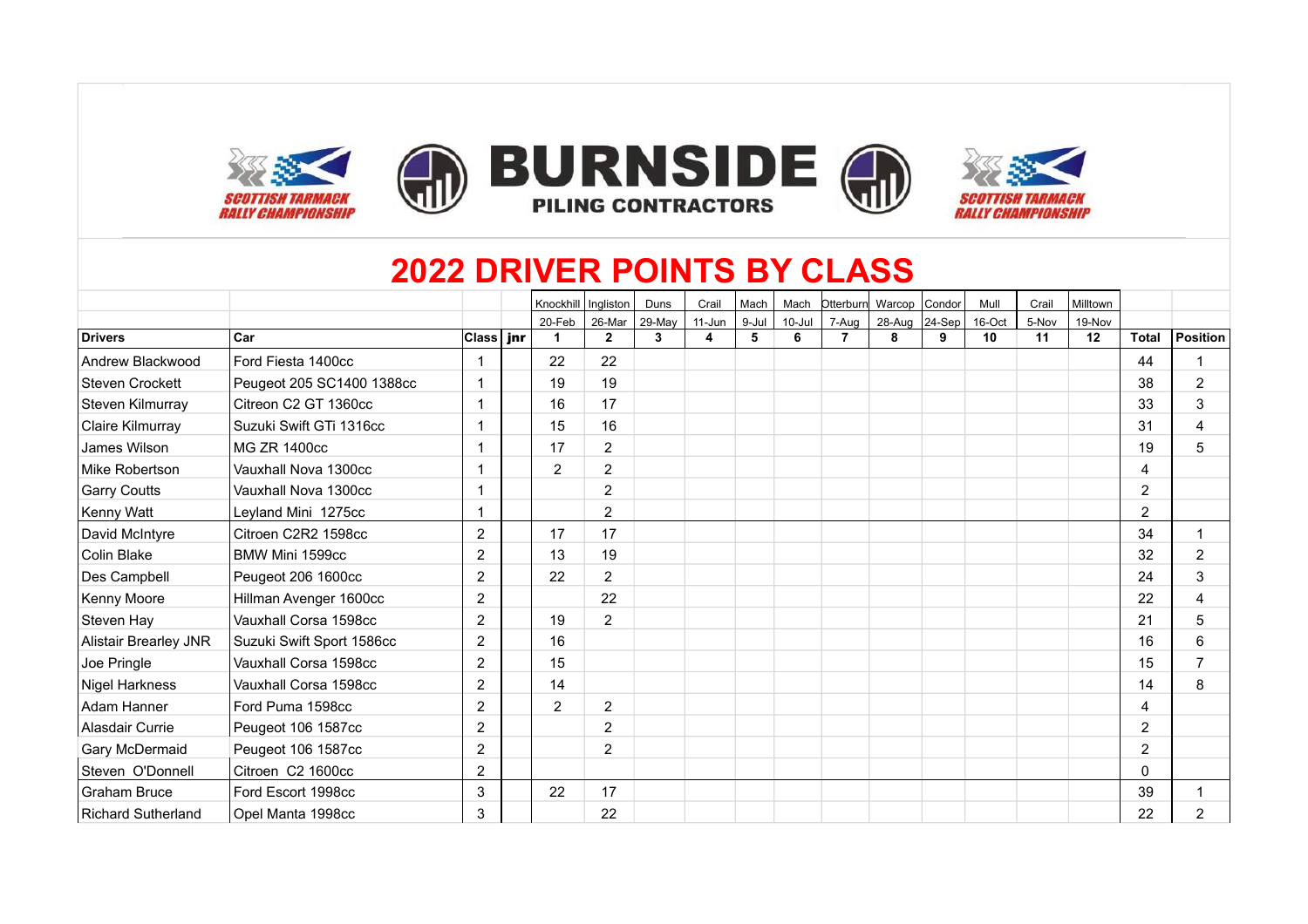

# **2022 DRIVER POINTS BY CLASS**

|                       |                                |                  | Knockhill   Ingliston |                | Duns   | Crail    | Mach  | Mach   | Otterburn Warcop |        | Condor | Mull   | Crail | Milltown |                |                 |
|-----------------------|--------------------------------|------------------|-----------------------|----------------|--------|----------|-------|--------|------------------|--------|--------|--------|-------|----------|----------------|-----------------|
|                       |                                |                  | 20-Feb                | 26-Mar         | 29-May | $11-Jun$ | 9-Jul | 10-Jul | 7-Aug            | 28-Aug | 24-Sep | 16-Oct | 5-Nov | 19-Nov   |                |                 |
| <b>Drivers</b>        | <b>Car</b>                     | <b>Class</b> inr | $\blacktriangleleft$  | $\overline{2}$ | 3      | 4        | 5     | 6      | $\overline{7}$   | 8      | 9      | 10     | 11    | 12       | Total          | <b>Position</b> |
| lain Sanderson        | Ford Escort 1998cc             | 3                |                       | 19             |        |          |       |        |                  |        |        |        |       |          | 19             | 3               |
| Oliver Hunter         | Honda Civic 2000cc             | 3                |                       | 16             |        |          |       |        |                  |        |        |        |       |          | 16             | 4               |
| <b>Ricky Wheeler</b>  | Ford Escort Historic RS 1999cc | 3                |                       | 15             |        |          |       |        |                  |        |        |        |       |          | 15             | 5               |
| John Robertson        | Ford Escort 1998cc             | 3                |                       | 14             |        |          |       |        |                  |        |        |        |       |          | 14             | 6               |
| <b>Graeme Rintoul</b> | Ford Fiesta St 2000cc          | 3                | $\overline{2}$        | $\overline{2}$ |        |          |       |        |                  |        |        |        |       |          | 4              |                 |
| <b>Graeme Sherry</b>  | Opel Manta 1998cc              | 3                | $\overline{2}$        | $\overline{2}$ |        |          |       |        |                  |        |        |        |       |          | 4              |                 |
| Stephen Hunter        | Honda Civic 1998cc             | 3                | $\overline{2}$        |                |        |          |       |        |                  |        |        |        |       |          | $\overline{c}$ |                 |
| Colin Irving          | Talbot Sunbeam 1998cc          | 3                | $\overline{2}$        |                |        |          |       |        |                  |        |        |        |       |          | $\overline{2}$ |                 |
| Cameron Davidson      | Peugeot 205 1900cc             | 3                | $\overline{2}$        |                |        |          |       |        |                  |        |        |        |       |          | $\overline{2}$ |                 |
| Mark Thompson         | Peugeot 206 1998cc             | 3                |                       | $\overline{2}$ |        |          |       |        |                  |        |        |        |       |          | $\overline{2}$ |                 |
| Peter Mosgrove        | Nissan Silvia RS 1998cc        | 3                |                       | $\overline{2}$ |        |          |       |        |                  |        |        |        |       |          | $\overline{2}$ |                 |
| William Crossman      | Renault Clio 1998cc            | 3                |                       |                |        |          |       |        |                  |        |        |        |       |          | 0              |                 |
| <b>Robert Griffin</b> | Ford Fiesta ST150 1998cc       | 3                |                       |                |        |          |       |        |                  |        |        |        |       |          | 0              |                 |
| Craig MacIvor         | Honda Civic Type R 1998cc      | 3                |                       |                |        |          |       |        |                  |        |        |        |       |          | 0              |                 |
| Greg Inglis           | Lotus Exige 2200cc             | 4                |                       | 22             |        |          |       |        |                  |        |        |        |       |          | 22             |                 |
| Andy Horne            | Darrian T90 2500cc             | 4                |                       | 19             |        |          |       |        |                  |        |        |        |       |          | 19             | 2               |
| Kyle Adam             | Ford Escort Mk2 2500cc         | 4                | 18                    |                |        |          |       |        |                  |        |        |        |       |          | 18             | 3               |
| Kieran O'Kane         | Opel Ascona 3000cc             | 4                |                       | 17             |        |          |       |        |                  |        |        |        |       |          | 17             | 4               |
| <b>Barrie Renwick</b> | Ford Escort Mk2 2500cc         | 4                |                       | 16             |        |          |       |        |                  |        |        |        |       |          | 16             | 5               |
| <b>Andrew Scott</b>   | Escort Mk11 2371cc             | 4                |                       | 15             |        |          |       |        |                  |        |        |        |       |          | 15             | 6               |
| Ben Macdowall         | BMW M130 2996cc                | 4                |                       | 14             |        |          |       |        |                  |        |        |        |       |          | 14             | 7               |
| Robin Hamilton        | Talbot Lotus Sunbeam 2200cc    | 4                |                       | 13             |        |          |       |        |                  |        |        |        |       |          | 13             | 8               |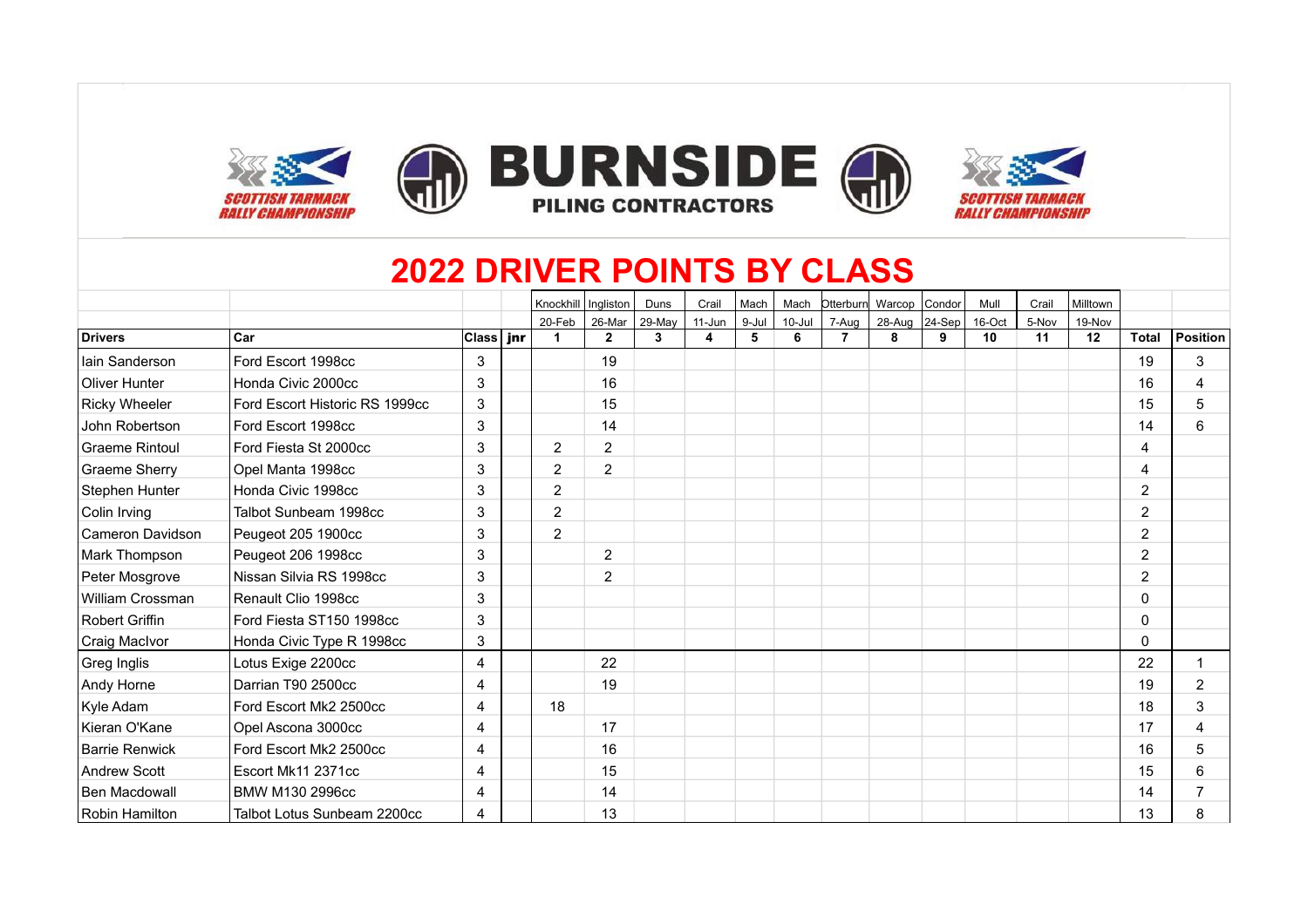

# **2022 DRIVER POINTS BY CLASS**

|                        |                                |                          | Knockhill   Ingliston |                | Duns   | Crail      | Mach  | Mach   | Otterburn | Warcop        | Condor | Mull   | Crail | Milltown |              |                |
|------------------------|--------------------------------|--------------------------|-----------------------|----------------|--------|------------|-------|--------|-----------|---------------|--------|--------|-------|----------|--------------|----------------|
|                        |                                |                          | 20-Feb                | 26-Mar         | 29-May | $11 - Jun$ | 9-Jul | 10-Jul | 7-Aug     | 28-Aug 24-Sep |        | 16-Oct | 5-Nov | 19-Nov   |              |                |
| <b>Drivers</b>         | Car                            | <b>Class</b> <i>i</i> nr |                       | $\mathbf{2}$   | 3      | 4          |       | 6      |           | 8             | 9      | 10     | 11    | 12       | <b>Total</b> | Position       |
| Alistair Inglis        | Ford Fiesta Rally 2 1600cc     | 5                        | $\overline{2}$        | 22             |        |            |       |        |           |               |        |        |       |          | 24           |                |
| Andy Scott             | Ford Fiesta S2000 Turbo 2000cc | 5                        | 22                    |                |        |            |       |        |           |               |        |        |       |          | 22           | $\overline{2}$ |
| Kenneth Blair          | Mitsubishi Lancer Evo 7 1997cc | 5                        | 19                    | $\overline{2}$ |        |            |       |        |           |               |        |        |       |          | 21           | 3              |
| John Marshall          | Ford Fiesta Rallye 2 1600cc    | 5                        | $\overline{2}$        | 19             |        |            |       |        |           |               |        |        |       |          | 21           | 3              |
| Scott Mccombie         | Mitsubishi Lancer evo 6 2000cc | 5                        | 17                    |                |        |            |       |        |           |               |        |        |       |          | 17           | 5              |
| Bobby Macdonald        | Subaru Impreza 1999cc          | 5                        | $\overline{2}$        | 15             |        |            |       |        |           |               |        |        |       |          | 17           | 5              |
| Alan Wallace           | Mitsubishi Lancer evo 6 1998cc | 5                        |                       | 17             |        |            |       |        |           |               |        |        |       |          | 17           | 5              |
| Thomas Boylan          | Subaru Impreza 1994cc          | 5                        |                       | 16             |        |            |       |        |           |               |        |        |       |          | 16           | 8              |
| <b>Billy Cowe</b>      | Subaru Impreza 1944cc          | 5                        | $\overline{2}$        |                |        |            |       |        |           |               |        |        |       |          | 2            |                |
| Orrin McDonnell        | Subaru Impreza 1994cc          | 5                        |                       | $\overline{2}$ |        |            |       |        |           |               |        |        |       |          | 2            |                |
| <b>Greg Stark</b>      | Mitsubishi Evo 9 1999cc        | 5                        |                       | $\overline{2}$ |        |            |       |        |           |               |        |        |       |          | 2            |                |
| <b>Andrew Chalmers</b> | Subaru Impreza 2000cc          | 5                        |                       | $\overline{2}$ |        |            |       |        |           |               |        |        |       |          | 2            |                |
| Cameron Williamson     | Subaru Impreza 1994cc          | 5                        |                       |                |        |            |       |        |           |               |        |        |       |          | 0            |                |
| Graeme MacIvor         | Mitsubishi Evo 2000cc          | 5                        |                       |                |        |            |       |        |           |               |        |        |       |          | 0            |                |
| Craig Callander        | Subaru Impreza 1999cc          | 5                        |                       |                |        |            |       |        |           |               |        |        |       |          | 0            |                |
| Mark Ewing             | Subaru Impreza WRX B13 2000cc  | 5                        |                       |                |        |            |       |        |           |               |        |        |       |          |              |                |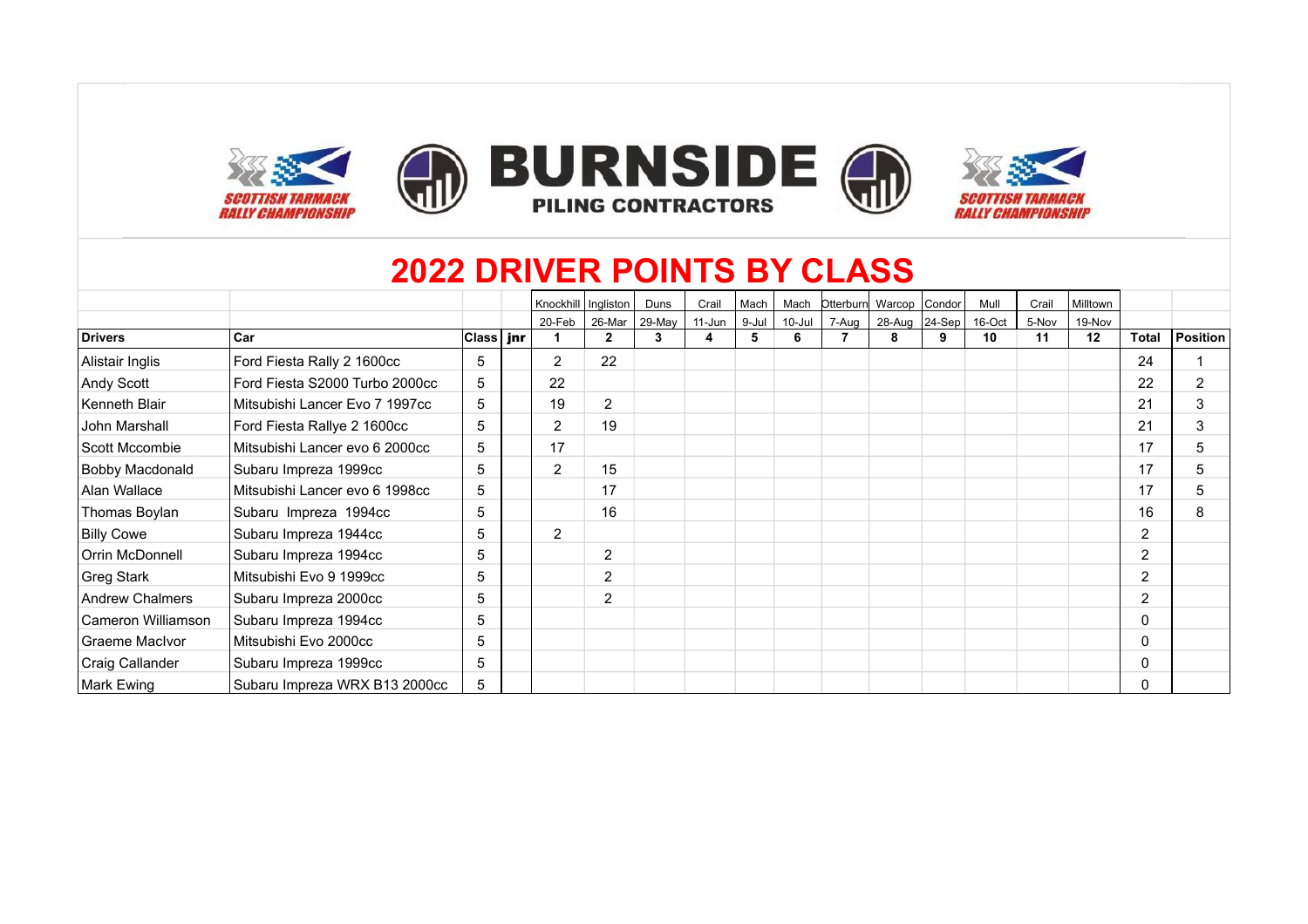







### **2022 CO-DRIVER POINTS OVERALL**

|                     |                                |                |     | Knockhill            | Ingliston      | Duns   | Crail  | Mach  | Mach       | Otterburn      | Warcop Condor |            | Mull   | Crail | Milltown |              |                |
|---------------------|--------------------------------|----------------|-----|----------------------|----------------|--------|--------|-------|------------|----------------|---------------|------------|--------|-------|----------|--------------|----------------|
|                     |                                |                |     | 20-Feb               | 26-Mar         | 29-May | 11-Jun | 9-Jul | $10 -$ Jul | 7-Aug          | 28-Aug        | $ 24-Sep $ | 16-Oct | 5-Nov | 19-Nov   |              |                |
| <b>Co-Drivers</b>   | Car                            | <b>Class</b>   | jnr | $\blacktriangleleft$ | $\mathbf{2}$   | 3      | 4      | 5     | 6          | $\overline{7}$ | 8             | 9          | 10     | 11    | 12       | <b>Total</b> | Position       |
| Richard Stewart     | Ford Fiesta 1400cc             |                |     | 22                   | 22             |        |        |       |            |                |               |            |        |       |          | 44           |                |
| David Aitken        | Ford Escort 1998cc             | 3              |     | 22                   | 19             |        |        |       |            |                |               |            |        |       |          | 41           | 2              |
| Shona Hale          | Vauxhall Astra 1800cc          | 3/2            |     | 19                   | 16             |        |        |       |            |                |               |            |        |       |          | 35           | 3              |
| Eamonn Kilmurray    | Citreon C2 GT 1360cc           |                |     | 17                   | 17             |        |        |       |            |                |               |            |        |       |          | 34           | $\overline{4}$ |
| Duncan Smith        | Suzuki Swift GTi 1316cc        |                |     | 16                   | 16             |        |        |       |            |                |               |            |        |       |          | 32           | 5              |
| Pauline Blake       | BMW Mini 1599cc                | $\overline{2}$ |     | 14                   | 17             |        |        |       |            |                |               |            |        |       |          | 31           | 6              |
| Craig Forsyth       | Peugeot 206 1600cc             | $\overline{2}$ |     | 22                   | $\overline{2}$ |        |        |       |            |                |               |            |        |       |          | 24           |                |
| Colin Inglis        | Ford Fiesta Rally 2 1600cc     | 5              |     | $\overline{2}$       | 22             |        |        |       |            |                |               |            |        |       |          | 24           | $\overline{7}$ |
| Laura Connell       | Ford Fiesta S2000 Turbo 2000cc | 5              |     | 22                   |                |        |        |       |            |                |               |            |        |       |          | 22           | 9              |
| Kirsty Mochrie      | Ford Escort Mk2 1598cc         | 2              |     |                      | 22             |        |        |       |            |                |               |            |        |       |          | 22           | 9              |
| Jack Sutherland     | Opel Manta 1998cc              | 3              |     |                      | 22             |        |        |       |            |                |               |            |        |       |          | 22           | 9              |
| lan Murray          | Lotus Exige 2200cc             | 4              |     |                      | 22             |        |        |       |            |                |               |            |        |       |          | 22           | 9              |
| lan Wilson          | <b>MG ZR 1400cc</b>            |                |     | 19                   | $\overline{2}$ |        |        |       |            |                |               |            |        |       |          | 21           | 13             |
| Cameron Dunn        | Vauxhall Corsa 1598cc          | 2              |     | 19                   | $\overline{2}$ |        |        |       |            |                |               |            |        |       |          | 21           | 13             |
| Steven Szumlakowski | Mitsubishi Lancer Evo 7 1997cc | 5              |     | 19                   | $\overline{2}$ |        |        |       |            |                |               |            |        |       |          | 21           | 13             |
| Michael Moates      | Ford Escort Mk 2 2500cc        | 4/1            |     | $\overline{2}$       | 19             |        |        |       |            |                |               |            |        |       |          | 21           | 13             |
| Craig Wallace       | Ford Fiesta Rallye 2 1600cc    | 5              |     | $\overline{2}$       | 19             |        |        |       |            |                |               |            |        |       |          | 21           | 13             |
| Steven Brown        | Ford Escort Mk2 2500cc         | 4              |     | 19                   |                |        |        |       |            |                |               |            |        |       |          | 19           | 18             |
| Barry McGleenon     | Opel Ascona 3000cc             | 4              |     |                      | 19             |        |        |       |            |                |               |            |        |       |          | 19           | 18             |
| l Fiona Moir        | Hillman Avenger 1600cc         | $\overline{2}$ |     |                      | 19             |        |        |       |            |                |               |            |        |       |          | 19           | 18             |
| Andy Brown          | Citroen C2R2 1598cc            | $\overline{2}$ |     | 17                   |                |        |        |       |            |                |               |            |        |       |          | 17           | 21             |
| Murray Strachan     | Mitsubishi Lancer evo 6 2000cc | 5              |     | 17                   |                |        |        |       |            |                |               |            |        |       |          | 17           | 21             |
| Steve Dargan        | Ford Escort Mk2 2500cc         | 4              |     |                      | 17             |        |        |       |            |                |               |            |        |       |          | 17           | 21             |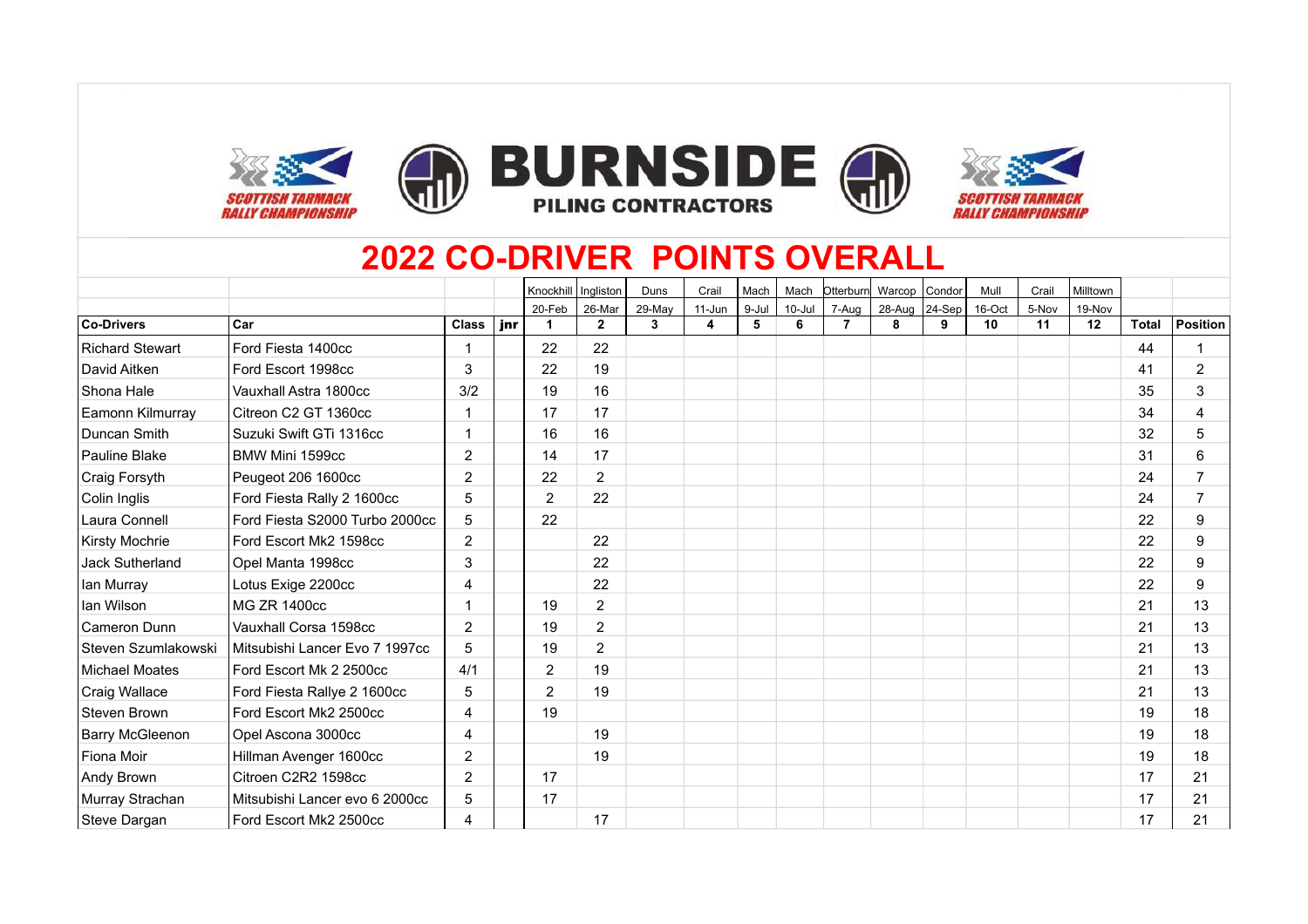







## **2022 CO-DRIVER POINTS OVERALL**

|                       |                                |                |     | Knockhill            | Ingliston      | Duns   | Crail  | Mach  | Mach       | Otterburn      | Warcop Condor |            | Mull   | Crail | Milltown |                |                 |
|-----------------------|--------------------------------|----------------|-----|----------------------|----------------|--------|--------|-------|------------|----------------|---------------|------------|--------|-------|----------|----------------|-----------------|
|                       |                                |                |     | 20-Feb               | 26-Mar         | 29-May | 11-Jun | 9-Jul | $10 -$ Jul | 7-Aug          | 28-Aug        | $ 24-$ Sep | 16-Oct | 5-Nov | 19-Nov   |                |                 |
| Co-Drivers            | Car                            | <b>Class</b>   | jnr | $\blacktriangleleft$ | $\mathbf{2}$   | 3      | 4      | 5     | 6          | $\overline{7}$ | 8             | 9          | 10     | 11    | 12       | <b>Total</b>   | <b>Position</b> |
| <b>Tony Walker</b>    | Ford Escort Historic RS 1999cc | 3              |     |                      | 17             |        |        |       |            |                |               |            |        |       |          | 17             | 21              |
| Darren Robertson      | Mitsubishi Lancer Evo 6 1998cc | 5              |     |                      | 17             |        |        |       |            |                |               |            |        |       |          | 17             | 21              |
| lain Robertson        | Escort Mk11 2371cc             | 4              |     |                      | 16             |        |        |       |            |                |               |            |        |       |          | 16             | 26              |
| Thomas Purvin         | Vauxhall Corsa 1598cc          | $\overline{2}$ |     | 16                   |                |        |        |       |            |                |               |            |        |       |          | 16             | 26              |
| Violet Kydd           | Ford Escort 1998cc             | 3              |     |                      | 16             |        |        |       |            |                |               |            |        |       |          | 16             | 26              |
| <b>Helen Harkness</b> | Vauxhall Corsa 1598cc          | $\overline{2}$ |     | 15                   |                |        |        |       |            |                |               |            |        |       |          | 15             | 29              |
| Alison Horne          | BMW M130 2996cc                | $\overline{4}$ |     |                      | 15             |        |        |       |            |                |               |            |        |       |          | 15             | 29              |
| Steve McNulty         | Talbot Lotus Sunbeam 2200cc    | 4              |     |                      | 14             |        |        |       |            |                |               |            |        |       |          | 14             | 31              |
| <b>Gary McDonald</b>  | Vauxhall Nova 1300cc           |                |     | $\overline{2}$       | $\overline{2}$ |        |        |       |            |                |               |            |        |       |          | $\overline{4}$ |                 |
| Wayne Wood            | Ford Puma 1598cc               | 2              |     | $\overline{2}$       | $\overline{2}$ |        |        |       |            |                |               |            |        |       |          | 4              |                 |
| Jim Rintoul           | Ford Fiesta St 2000cc          | 3              |     | $\overline{2}$       | $\overline{2}$ |        |        |       |            |                |               |            |        |       |          | 4              |                 |
| Ewan Lees             | Opel Manta 1998cc              | 3              |     | $\overline{2}$       | $\overline{2}$ |        |        |       |            |                |               |            |        |       |          | $\overline{4}$ |                 |
| James Lyon            | Nissan Silvia RS 1998cc        | 3              |     |                      | 2              |        |        |       |            |                |               |            |        |       |          | 2              |                 |
| Emma Muir             | Talbot Sunbeam 1998cc          | 3              |     | $\overline{2}$       |                |        |        |       |            |                |               |            |        |       |          | 2              |                 |
| Eoghan Anderson       | Subaru Impreza 1999cc          | 5              |     | $\overline{2}$       |                |        |        |       |            |                |               |            |        |       |          | $\overline{2}$ |                 |
| Jordan English        | Peugeot 206 1998cc             | 3              |     |                      | $\overline{2}$ |        |        |       |            |                |               |            |        |       |          | 2              |                 |
| Fraser McCurdie       | Leyland Mini 1275cc            |                |     |                      | $\overline{2}$ |        |        |       |            |                |               |            |        |       |          | $\overline{2}$ |                 |
| Andrew Forbes         | Mitsubishi Evo 6 1998cc        | 5              |     |                      | $\overline{2}$ |        |        |       |            |                |               |            |        |       |          | $\overline{2}$ |                 |
| Alan Stark            | Mitsubishi Evo 9 1999cc        | 5              |     |                      | $\overline{2}$ |        |        |       |            |                |               |            |        |       |          | 2              |                 |
| Martin Maccabe        | Subaru Impreza 1994cc          | 5              |     |                      | 2              |        |        |       |            |                |               |            |        |       |          | 2              |                 |
| Kenny More            | Subaru Impreza 1994cc          | 5              |     |                      |                |        |        |       |            |                |               |            |        |       |          | $\mathbf{0}$   |                 |
| Meghan O'Kane         | Subaru Impreza 1994cc          | 5              |     |                      |                |        |        |       |            |                |               |            |        |       |          | $\mathbf{0}$   |                 |
|                       |                                |                |     |                      |                |        |        |       |            |                |               |            |        |       |          |                |                 |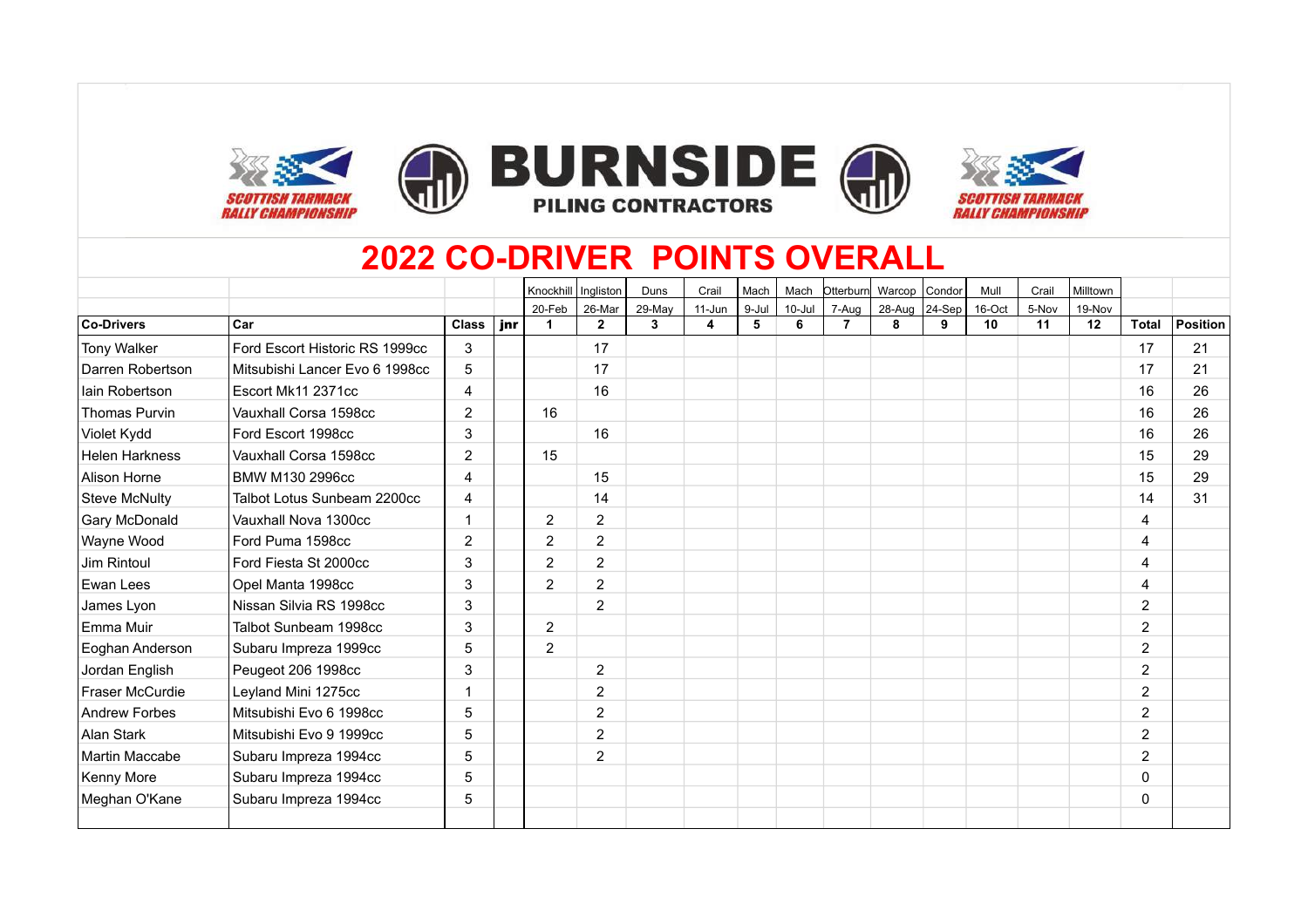









## **2022 CO-DRIVER POINTS BY CLASS**

|                        |                                |                | Knockhill      | Ingliston      | Duns   | Crail  | Mach  | Mach       | Otterburn      | Warcop        | Condor | Mull   | Crail | Milltown |              |                |
|------------------------|--------------------------------|----------------|----------------|----------------|--------|--------|-------|------------|----------------|---------------|--------|--------|-------|----------|--------------|----------------|
|                        |                                |                | 20-Feb         | 26-Mar         | 29-May | 11-Jun | 9-Jul | $10 -$ Jul | 7-Aug          | 28-Aug 24-Sep |        | 16-Oct | 5-Nov | 19-Nov   |              |                |
| <b>Co-Drivers</b>      | Car                            | ∣Class ∣ jnr   |                | $\mathbf{2}$   | 3      | 4      | 5     | 6          | $\overline{7}$ | 8             | 9      | 10     | 11    | 12       | <b>Total</b> | Position       |
| <b>Richard Stewart</b> | Ford Fiesta 1400cc             |                | 22             | 22             |        |        |       |            |                |               |        |        |       |          | 44           | -1             |
| Eamonn Kilmurray       | Citreon C2 GT 1360cc           |                | 17             | 17             |        |        |       |            |                |               |        |        |       |          | 34           | $\overline{2}$ |
| Duncan Smith           | Suzuki Swift GTi 1316cc        |                | 16             | 16             |        |        |       |            |                |               |        |        |       |          | 32           | 3              |
| lan Wilson             | MG ZR 1400cc                   |                | 19             | $\overline{2}$ |        |        |       |            |                |               |        |        |       |          | 21           | 4              |
| <b>Michael Moates</b>  | Peugeot 205 SC1400 1388cc      |                |                | 19             |        |        |       |            |                |               |        |        |       |          | 19           | 5              |
| Gary McDonald          | Vauxhall Nova 1300cc           |                | $\overline{2}$ | $\overline{2}$ |        |        |       |            |                |               |        |        |       |          | 4            |                |
| Fraser McCurdie        | Leyland Mini 1275cc            |                |                | $\overline{2}$ |        |        |       |            |                |               |        |        |       |          | 2            |                |
| Pauline Blake          | BMW Mini 1599cc                | $\overline{2}$ | 14             | 17             |        |        |       |            |                |               |        |        |       |          | 31           | 1              |
| Craig Forsyth          | Peugeot 206 1600cc             | $\overline{2}$ | 22             | $\overline{2}$ |        |        |       |            |                |               |        |        |       |          | 24           | $\overline{2}$ |
| Kirsty Mochrie         | Ford Escort Mk2 1598cc         | $\overline{2}$ |                | 22             |        |        |       |            |                |               |        |        |       |          | 22           | 3              |
| Cameron Dunn           | Vauxhall Corsa 1598cc          | $\overline{2}$ | 19             | $\overline{2}$ |        |        |       |            |                |               |        |        |       |          | 21           | 4              |
| Fiona Moir             | Hillman Avenger 1600cc         | $\overline{2}$ |                | 19             |        |        |       |            |                |               |        |        |       |          | 19           | 5              |
| Andy Brown             | Citroen C2R2 1598cc            | 2              | 17             |                |        |        |       |            |                |               |        |        |       |          | 17           | 6              |
| <b>Thomas Purvin</b>   | Vauxhall Corsa 1598cc          | $\overline{2}$ | 16             |                |        |        |       |            |                |               |        |        |       |          | 16           | 7              |
| Shona Hale             | Vauxhall Astra 1800cc          | $\overline{2}$ |                | 16             |        |        |       |            |                |               |        |        |       |          | 16           | $\overline{7}$ |
| <b>Helen Harkness</b>  | Vauxhall Corsa 1598cc          | $\overline{2}$ | 15             |                |        |        |       |            |                |               |        |        |       |          | 15           | 9              |
| Wayne Wood             | Ford Puma 1598cc               | $\overline{2}$ | $\overline{2}$ | $\overline{2}$ |        |        |       |            |                |               |        |        |       |          | 4            |                |
| David Aitken           | Ford Escort 1998cc             | 3              | 22             | 19             |        |        |       |            |                |               |        |        |       |          | 41           | $\overline{1}$ |
| Jack Sutherland        | Opel Manta 1998cc              | 3              |                | 22             |        |        |       |            |                |               |        |        |       |          | 22           | $\overline{2}$ |
| Shona Hale             | Vauxhall Astra 1800cc          | 3              | 19             |                |        |        |       |            |                |               |        |        |       |          | 19           | 3              |
| <b>Tony Walker</b>     | Ford Escort Historic RS 1999cc | 3              |                | 17             |        |        |       |            |                |               |        |        |       |          | 17           | 4              |
| Violet Kydd            | Ford Escort 1998cc             | 3              |                | 16             |        |        |       |            |                |               |        |        |       |          | 16           | 5              |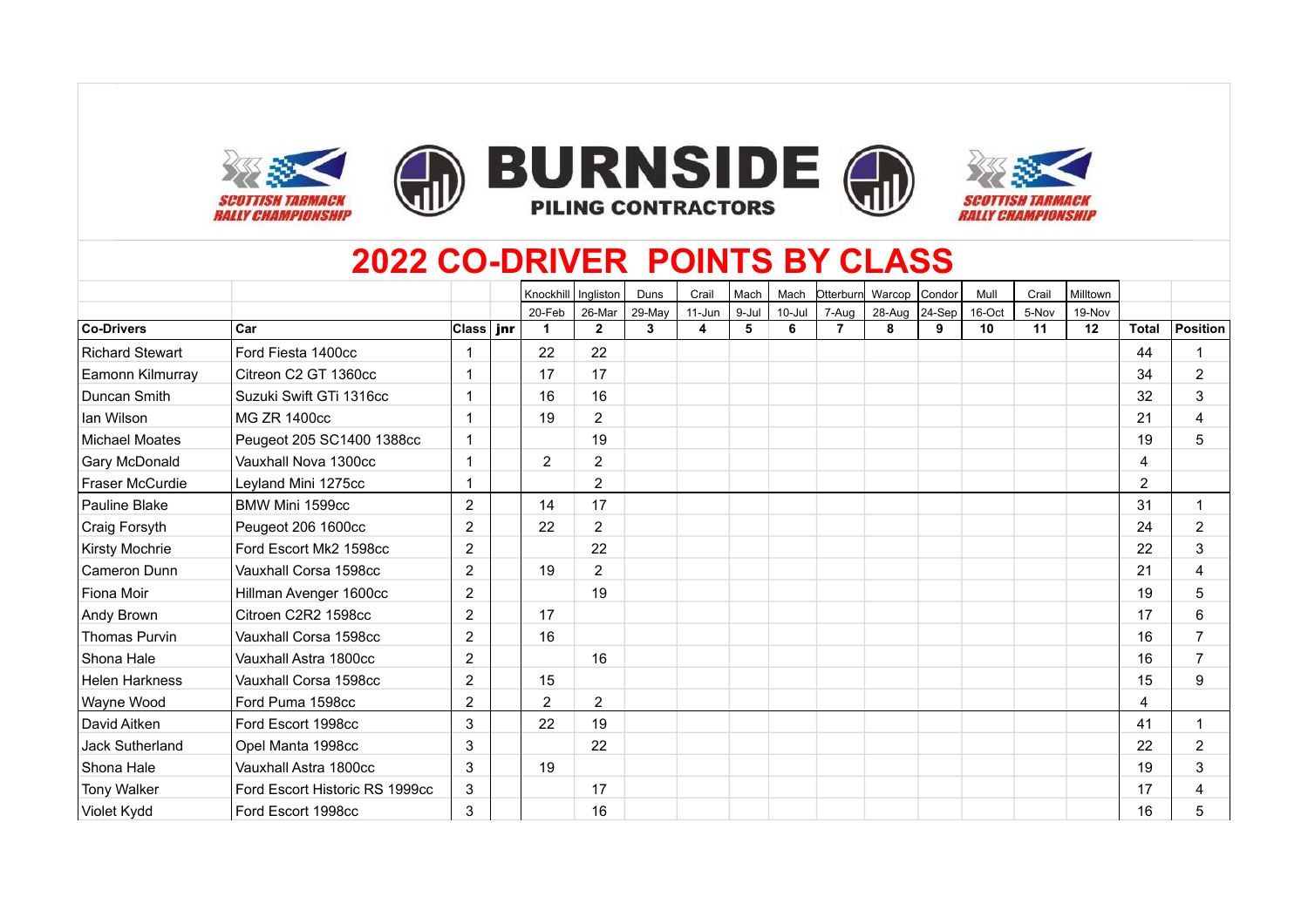









## **2022 CO-DRIVER POINTS BY CLASS**

|                        |                                |                | Knockhill      | Ingliston      | Duns   | Crail      | Mach  | Mach       | Otterburn      | Warcop Condor    |   | Mull   | Crail | Milltown |                |                 |
|------------------------|--------------------------------|----------------|----------------|----------------|--------|------------|-------|------------|----------------|------------------|---|--------|-------|----------|----------------|-----------------|
|                        |                                |                | 20-Feb         | 26-Mar         | 29-May | $11 - Jun$ | 9-Jul | $10 -$ Jul | 7-Aug          | 28-Aug $24$ -Sep |   | 16-Oct | 5-Nov | 19-Nov   |                |                 |
| Co-Drivers             | Car                            | $ Class $ jnr  |                | $\mathbf{2}$   | 3      | 4          | 5     | 6          | $\overline{7}$ | 8                | 9 | 10     | 11    | 12       | Total          | <b>Position</b> |
| Jim Rintoul            | Ford Fiesta St 2000cc          | 3              | $\overline{2}$ | $\mathbf{2}$   |        |            |       |            |                |                  |   |        |       |          | 4              |                 |
| Ewan Lees              | Opel Manta 1998cc              | 3              | $\overline{2}$ | $\overline{2}$ |        |            |       |            |                |                  |   |        |       |          | 4              |                 |
| James Lyon             | Nissan Silvia RS 1998cc        | 3              |                | $\overline{2}$ |        |            |       |            |                |                  |   |        |       |          | $\overline{2}$ |                 |
| l Emma Muir            | Talbot Sunbeam 1998cc          | 3              | $\overline{2}$ |                |        |            |       |            |                |                  |   |        |       |          | $\overline{2}$ |                 |
| Jordan English         | Peugeot 206 1998cc             | 3              |                | $\overline{2}$ |        |            |       |            |                |                  |   |        |       |          | $\overline{2}$ |                 |
| lan Murray             | Lotus Exige 2200cc             | 4              |                | 22             |        |            |       |            |                |                  |   |        |       |          | 22             |                 |
| Steven Brown           | Ford Escort Mk2 2500cc         | 4              | 19             |                |        |            |       |            |                |                  |   |        |       |          | 19             | 2               |
| <b>Barry McGleenon</b> | Opel Ascona 3000cc             | 4              |                | 19             |        |            |       |            |                |                  |   |        |       |          | 19             | $\overline{2}$  |
| Steve Dargan           | Ford Escort Mk2 2500cc         | 4              |                | 17             |        |            |       |            |                |                  |   |        |       |          | 17             | $\overline{4}$  |
| lain Robertson         | Escort Mk11 2371cc             | 4              |                | 16             |        |            |       |            |                |                  |   |        |       |          | 16             | 5               |
| Alison Horne           | BMW M130 2996cc                | 4              |                | 15             |        |            |       |            |                |                  |   |        |       |          | 15             | 6               |
| <b>Steve McNulty</b>   | Talbot Lotus Sunbeam 2200cc    | 4              |                | 14             |        |            |       |            |                |                  |   |        |       |          | 14             |                 |
| <b>Michael Moates</b>  | Ford Escort Mk 2 2500cc        | $\overline{4}$ | $\overline{2}$ |                |        |            |       |            |                |                  |   |        |       |          | $\overline{2}$ |                 |
| Colin Inglis           | Ford Fiesta Rally 2 1600cc     | 5              | $\overline{2}$ | 22             |        |            |       |            |                |                  |   |        |       |          | 24             |                 |
| Laura Connell          | Ford Fiesta S2000 Turbo 2000cc | 5              | 22             |                |        |            |       |            |                |                  |   |        |       |          | 22             | $\overline{2}$  |
| Steven Szumlakowski    | Mitsubishi Lancer Evo 7 1997cc | 5              | 19             | $\overline{2}$ |        |            |       |            |                |                  |   |        |       |          | 21             | 3               |
| Craig Wallace          | Ford Fiesta Rallye 2 1600cc    | 5              | $\overline{2}$ | 19             |        |            |       |            |                |                  |   |        |       |          | 21             | 3               |
| Murray Strachan        | Mitsubishi Lancer evo 6 2000cc | 5              | 17             |                |        |            |       |            |                |                  |   |        |       |          | 17             | 5               |
| Darren Robertson       | Mitsubishi Lancer Evo 6 1998cc | 5              |                | 17             |        |            |       |            |                |                  |   |        |       |          | 17             | 5               |
| Eoghan Anderson        | Subaru Impreza 1999cc          | 5              | $\overline{2}$ |                |        |            |       |            |                |                  |   |        |       |          | $\overline{2}$ |                 |
| <b>Andrew Forbes</b>   | Mitsubishi Evo 6 1998cc        | 5              |                | $\overline{2}$ |        |            |       |            |                |                  |   |        |       |          | $\overline{2}$ |                 |
| Alan Stark             | Mitsubishi Evo 9 1999cc        | 5              |                | $\overline{2}$ |        |            |       |            |                |                  |   |        |       |          | $\overline{2}$ |                 |